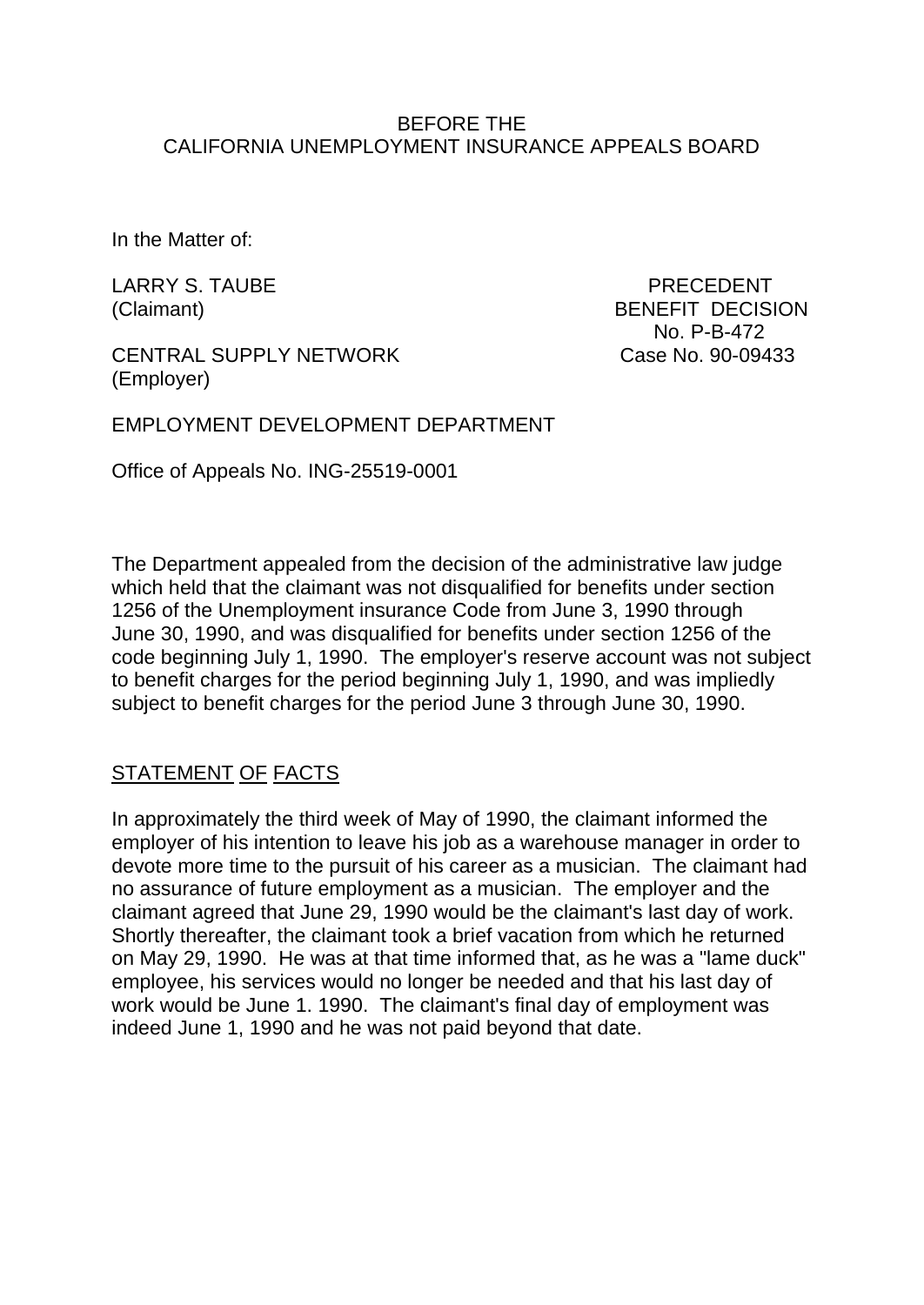In his decision, the administrative law judge found that while the claimant had been discharged for reasons other than misconduct, he should nevertheless be disqualified under section 1256 of the code effective the date his resignation would have become effective. The administrative law judge cited as authority for this proposition Precedent Decision P-B-259. The administrative law judge's decision provides that, in cases such as the one before us, there are two separations, requiring that the claimant be paid benefits during his previously indicated notice of resignation period and not be paid effective the expiration of that notice period.

# REASONS FOR DECISION

Section 1256 of the Unemployment Insurance Code provides that an individual is disqualified for benefits if he or she left his or her most recent work voluntarily without good cause or has been discharged for misconduct connected with the most recent work.

Sections 1030 and 1032 of the Unemployment Insurance Code provide that an employer's reserve account may be relieved of benefit charges if the claimant is disqualified under section 1256 of the code.

Section 1256.3 of the Unemployment Insurance Code was effective September 19, 1979 and provides:

"For the purposes of Sections 1256, 1256.1, and 1256.2, most recent work is that work in which a claimant last performed compensated services:

(a) Prior to and nearest the date of filing a valid new, reopened, or additional claim for unemployment compensation benefits, a valid primary, reopened, or additional claim for extended duration benefits, or a valid application, or reopened or additional claim for federal-state extended benefits.

(b) During the calendar week for which a continued claim is filed."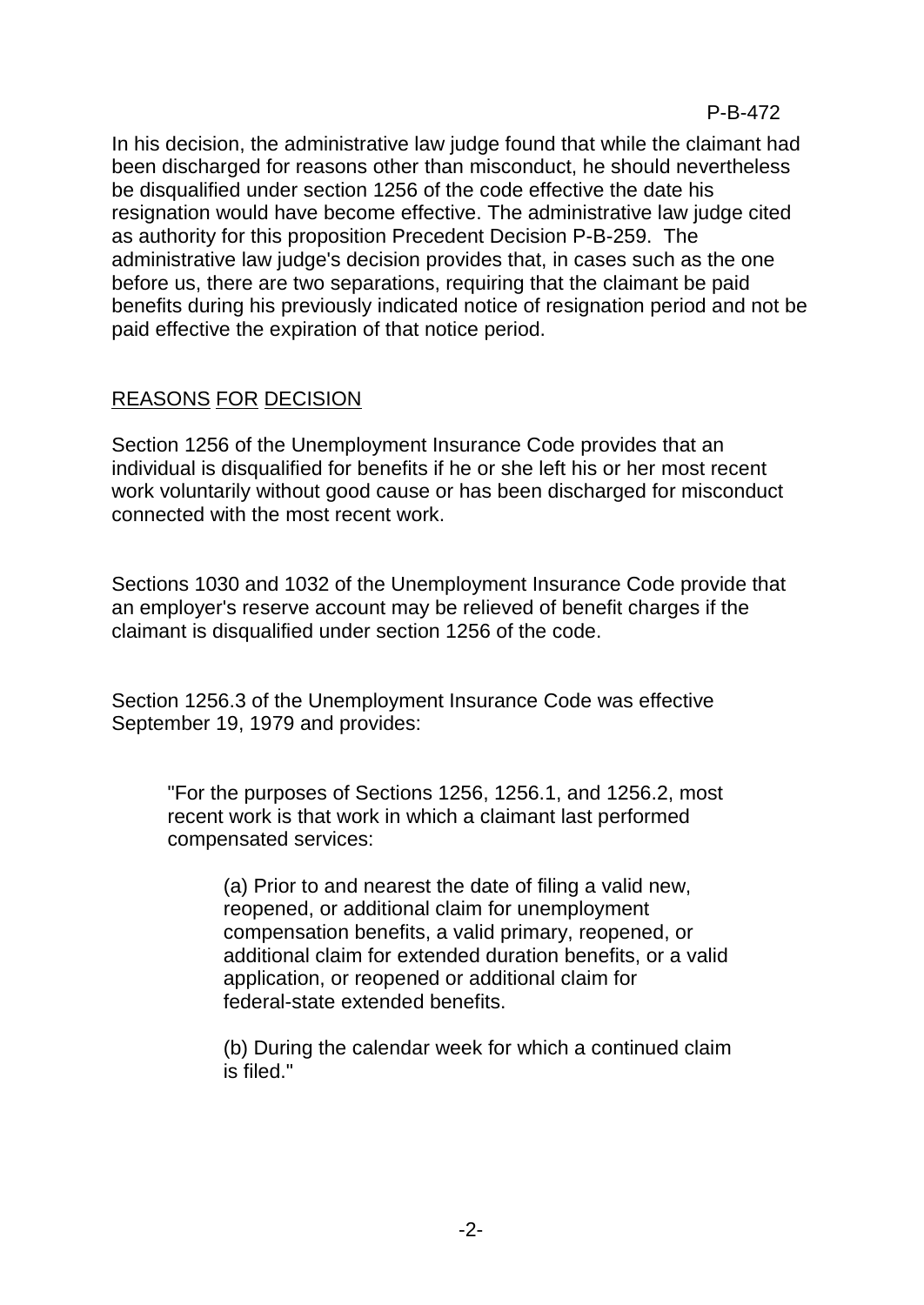P-B-472

Section 1256.3 of the code was enacted to nullify Tomlin v. California Unemployment Insurance Appeals Board (1978) 82 Cal. App. 3d 642. The court in Tomlin held that a claimant's most recent work was not necessarily the last work in which the claimant was engaged but should be the claimant's last primary or principal full-time employment. In enacting section 1256.3 the legislature indicated that under the Tomlin decision, " 'Most recent work' can be performed in the past ending at an uncertain, indefinite, and lengthy time preceding unemployment and have little or no causal relationship to the claimant's present unemployment". (Section 4 of Stats. 1979, c.770, p.2640.)

We believe that sections 1256 and 1256.3 of the code make clear the framework within which an individual may or may not be disqualified when quitting or being discharged. Section 1256 provides that a person is or is not disqualified based upon the circumstances of his leaving his most "recent work". "Most recent work" is defined in section 1256.3 as the work last performed "prior to and nearest" the date of the filing of a claim. There is nothing in these code sections that would suggest that two determinations regarding the same claim filing might be warranted.

The Appeals Board and the courts have, in the past, dealt with nettlesome questions regarding the character of employment relationships which change during periods when the employment relationship could be said to be in suspense. A fair reading of court cases, precedent decisions, and sections 1256 and 1256.3 indicates to us that a single determination should be made in these cases by (1) ascertaining the filing date and, (2) analyzing the cause of the claimant's unemployment as of the time the claimant files his or her claim.

In Lewis v. California Unemployment Insurance Appeals Board (1976) 56 Cal. App. 3d 729, the court directed the Department to look toward the cause of the claimant's unemployment to determine eligibility when the claimant is on a leave of absence. The claimant's eligibility under section 1256 during the leave of absence depends on whether the claimant had good cause to stop working or whether the claimant's leave was a bona fide leave of absence. If the claimant was not on a bona fide leave, the court would find that the employment relationship was severed when the employee left the job. If the leave is bona fide and the claimant is discharged or quits during the leave, the court indicates that the situation would be examined for section 1256 purposes at the time of the quit or discharge. We believe that this analysis would occur when the claimant files for benefits.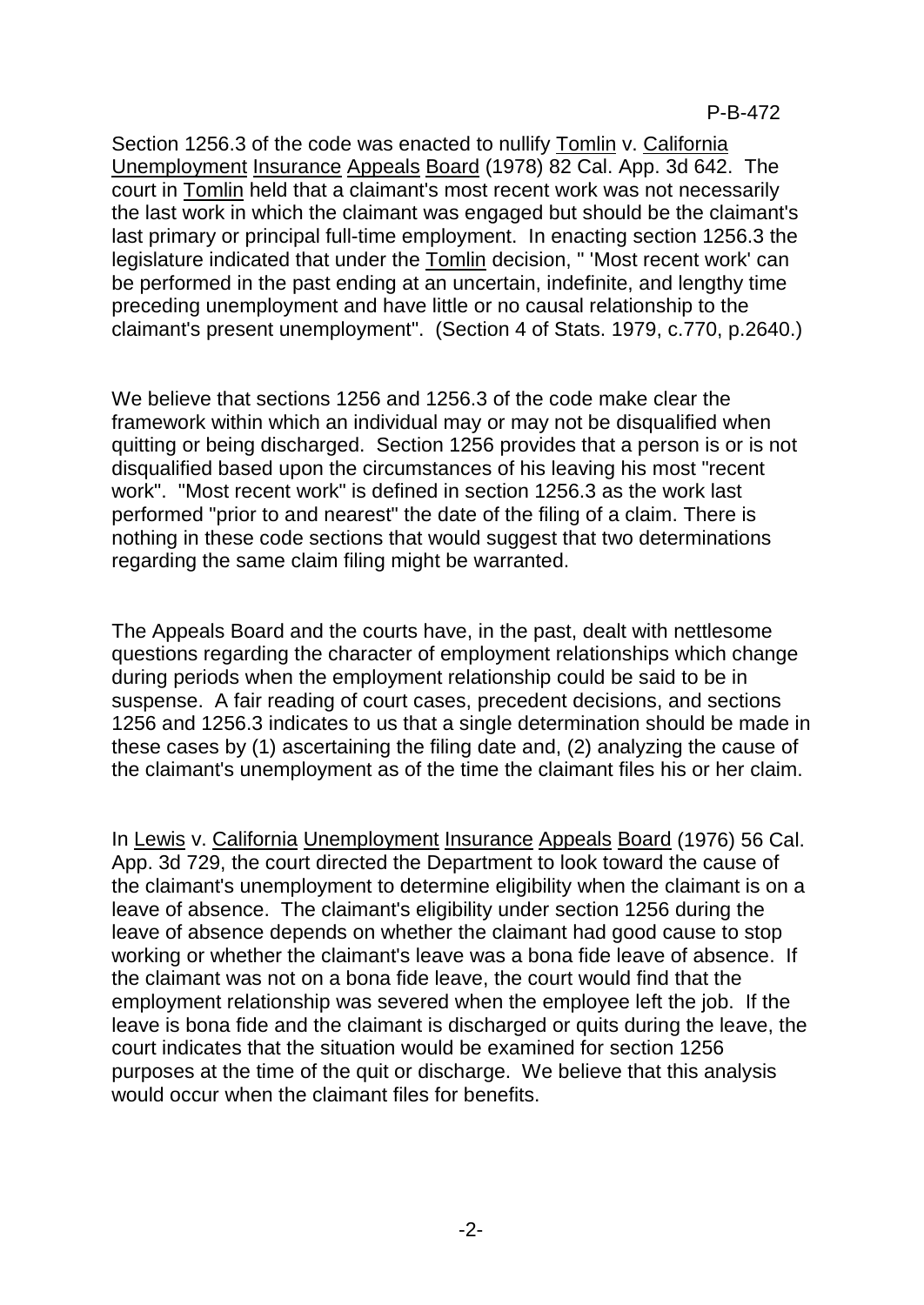In Precedent Decision P-B-265 the claimant resigned while on a leave of absence, thereafter filing a claim for unemployment insurance benefits. The Appeals Board held that the claimant's eligibility for benefits under section 1256 of the code was determinable by the facts as they existed at the time of the filing of the claim. Accordingly, the reason for the claimant's resignation, rather than the reason for taking the leave of absence, should be considered in determining whether there was good cause to quit.

In Morris v. California Unemployment Insurance Appeals Board (1973), 34 Cal. App. 3d 1002, the Court held that a person temporarily suspended from work for disciplinary reasons was "discharged" within the meaning of section 1256 of the code if that person files a claim for benefits during the period of the suspension.

We do not believe, as we have stated in non-precedent decisions before, that the Morris case holds that an employee's suspension necessarily terminates the relationship between the employer and the employee. In our view, if the claimant quits during his suspension and then files a claim for benefits, we would examine the reason the claimant is actually unemployed, that is to say, the reason he quit his job and applied for benefits.

In the court cases and precedent decisions cited above, a common thread has been that a determination of disqualification should be related to the cause of a claimant's present unemployment, the reason he is filing his claim. This is the rationale expressed by the legislature with regard to the enactment of section 1256.3 of the code**.**

The administrative law judge has cited Precedent Decision P-B-259 in support of the "two separations" theory.

In Precedent Decision P-B-259 the claimant resigned, but would have been obliged to begin an involuntary pregnancy leave of absence on the same date if she had not resigned. The Appeals Board noted that the claimant had no real choice as far as leaving work was concerned and held that the leaving was involuntary. The claimant was not disqualified for benefits under section 1256 of the code. The cause of the claimant's unemployment was the employer's policy requiring her leave-taking. What she did during the pendency of the leave was irrelevant. The Appeals Board noted that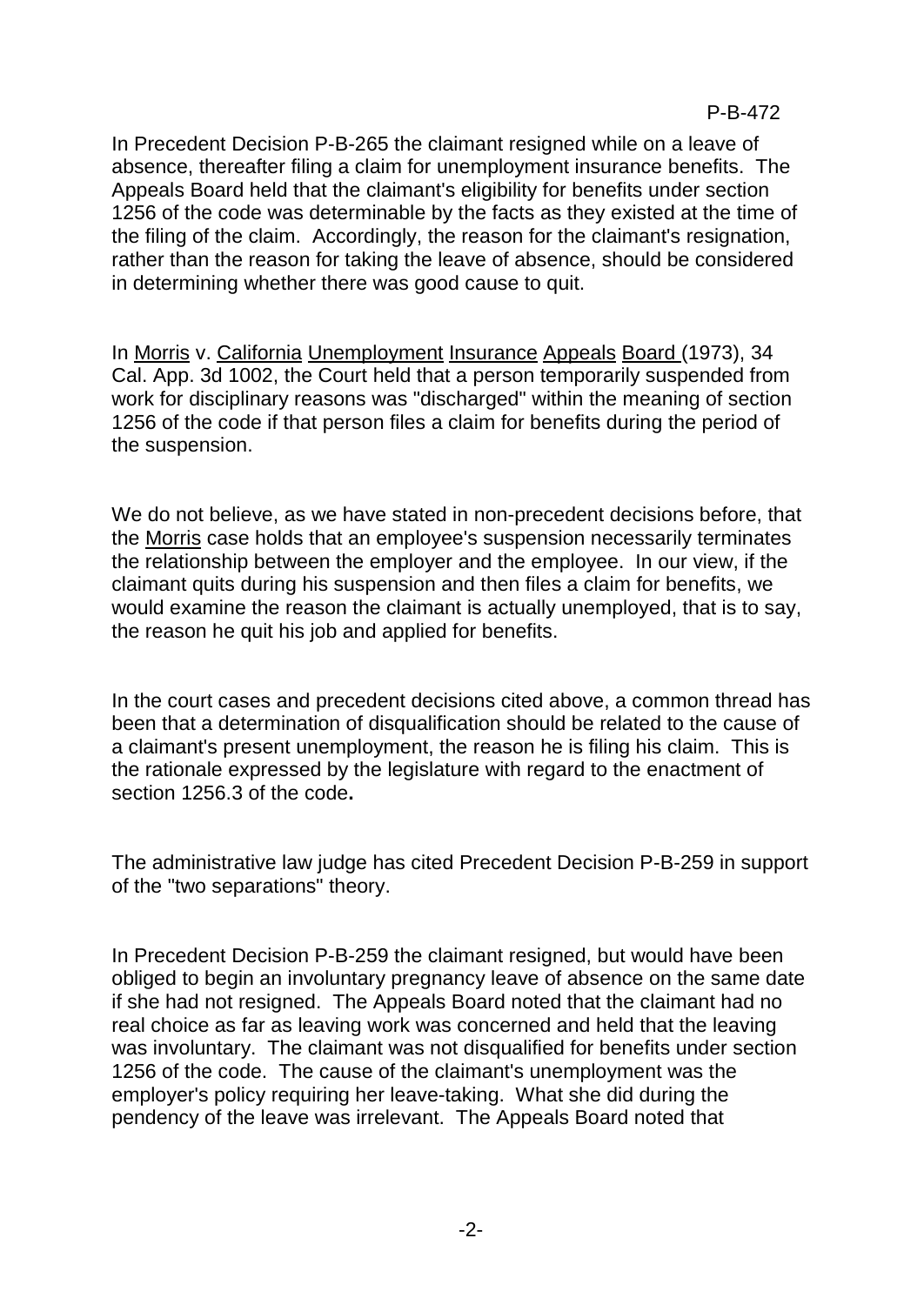#### P-B-472

whether the claimant way be subject to disqualification under section 1256 after the pregnancy leave was not an issue before the Board. The Board noted that if the claimant then filed a claim for benefits, it would be "necessary for the Department to ascertain the cause of her unemployment in relationship to that claim and to determine her eligibility for benefits."

The primary holding of P-B-259 was that the cause of the claimant's unemployment was the involuntary leave of absence. Her leaving was therefore, not disqualifying. P-B-259 was issued in 1976, before the enactment of section 1256.3 of the code. To the extent that the above-quoted language from the decision leads to an interpretation that an additional determination should be made from the same separation from the same employer, P-B-259 must be overruled In accordance with section 1256.3 of the code, once an individual files for unemployment insurance, a determination should be made based upon the facts of the separation from the most recent employer.

The logic and efficacy of the position that there should be only one determination of the circumstances of separation with regard to the same application for benefits is amply demonstrated by the result called for in the facts of the case before us. The claimant had given notice to the employer that he would quit. The employer fired him well before that happened. What may have occurred subsequent to the discharge is pure speculation. The employment relationship may have continued, the parties settling their differences. We simply cannot know what would have happened. It is clear that the employer took the initiative in this case and such an action is clearly its prerogative. However, to make a second, additional determination under these circumstances would be a theoretical exercise having no relationship to the facts of the case. The claimant filed his claim shortly after his discharge. The reason he was discharged is clear.

In Precedent Decision P-B-39 the Appeals Board held that an employer who discharged the claimant prior to the effective date of the claimant's intended resignation, and paid no wages after the last day of work, was the moving party in the separation.